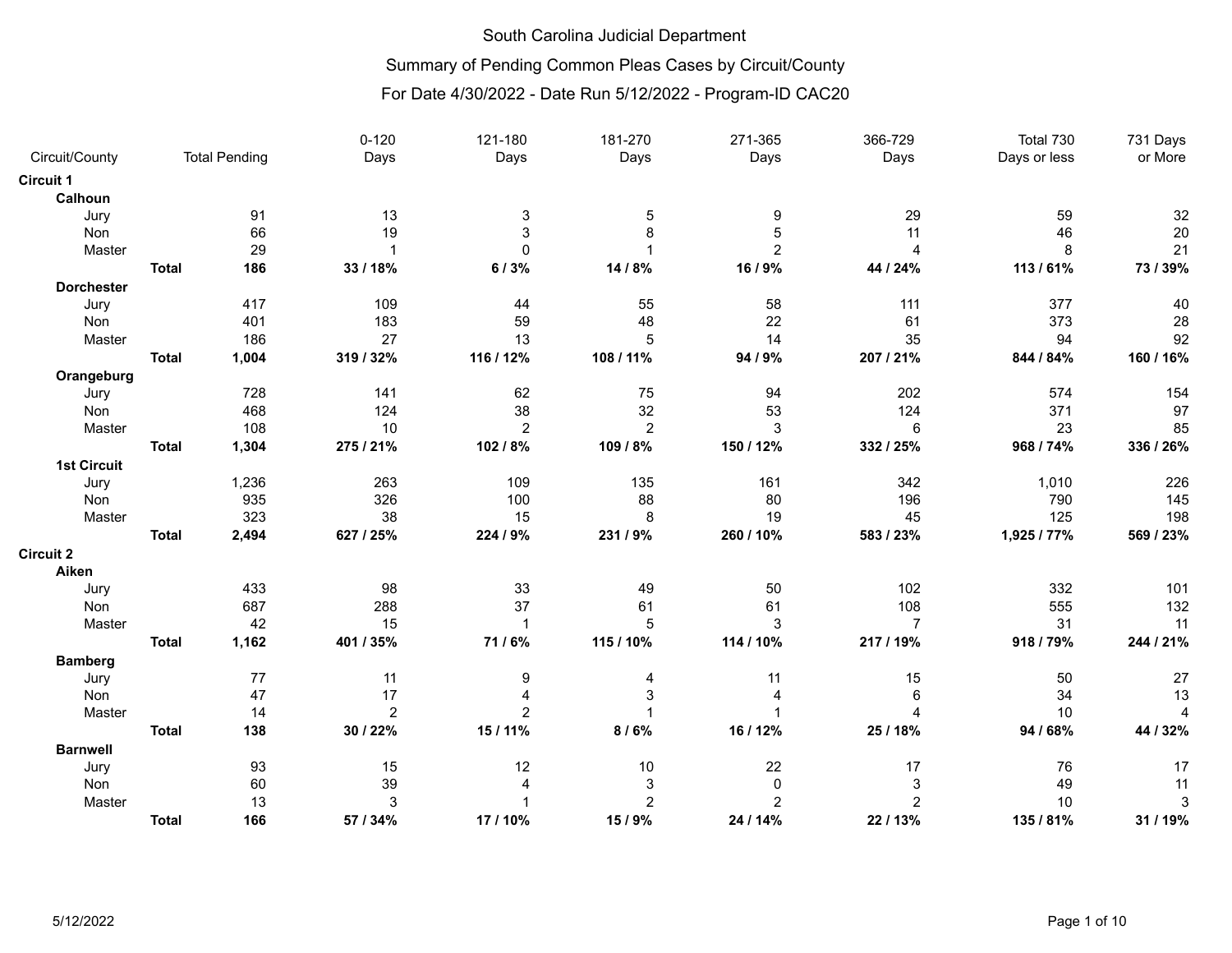## Summary of Pending Common Pleas Cases by Circuit/County

|                  |              |                      | $0 - 120$      | 121-180        | 181-270          | 271-365        | 366-729        | Total 730      | 731 Days        |
|------------------|--------------|----------------------|----------------|----------------|------------------|----------------|----------------|----------------|-----------------|
| Circuit/County   |              | <b>Total Pending</b> | Days           | Days           | Days             | Days           | Days           | Days or less   | or More         |
| <b>Circuit 2</b> |              |                      |                |                |                  |                |                |                |                 |
| 2nd Circuit      |              |                      |                |                |                  |                |                |                |                 |
| Jury             |              | 603                  | 124            | 54             | 63               | 83             | 134            | 458            | 145             |
| Non              |              | 794                  | 344            | 45             | 67               | 65             | 117            | 638            | 156             |
| Master           |              | 69                   | 20             | $\overline{4}$ | 8                | 6              | 13             | 51             | 18              |
|                  | <b>Total</b> | 1,466                | 488 / 33%      | 103/7%         | 138 / 9%         | 154 / 11%      | 264 / 18%      | 1,147 / 78%    | 319 / 22%       |
| <b>Circuit 3</b> |              |                      |                |                |                  |                |                |                |                 |
| Clarendon        |              |                      |                |                |                  |                |                |                |                 |
| Jury             |              | 151                  | 39             | 13             | 20               | 18             | 35             | 125            | 26              |
| Non              |              | 110                  | 60             | 8              | 9                | 8              | 19             | 104            | $6\phantom{1}6$ |
| Master           |              | 31                   | $\overline{7}$ | 1              | $\overline{1}$   | 3              | $\,6\,$        | 18             | 13              |
|                  | <b>Total</b> | 292                  | 106 / 36%      | 22 / 8%        | 30 / 10%         | 29 / 10%       | 60 / 21%       | 247 / 85%      | 45 / 15%        |
| Lee              |              |                      |                |                |                  |                |                |                |                 |
| Jury             |              | 129                  | 12             | 7              | 13               | $10$           | 20             | 62             | 67              |
| Non              |              | 62                   | 28             | 0              | $\overline{7}$   | $\sqrt{3}$     | 8              | 46             | 16              |
| Master           |              | $\overline{7}$       | $\mathbf 0$    | 0              | $\mathbf 0$      | $\pmb{0}$      | $\overline{2}$ | $\overline{2}$ | 5               |
|                  | <b>Total</b> | 198                  | 40 / 20%       | 7/4%           | 20 / 10%         | 13/7%          | 30 / 15%       | 110 / 56%      | 88 / 44%        |
| <b>Sumter</b>    |              |                      |                |                |                  |                |                |                |                 |
| Jury             |              | 509                  | 94             | 28             | 61               | 57             | 145            | 385            | 124             |
| Non              |              | 256                  | 116            | 13             | 30               | 27             | 33             | 219            | 37              |
| Master           |              | 61                   | 12             | $\overline{c}$ | 3                | $\overline{c}$ | $\overline{7}$ | 26             | 35              |
|                  | <b>Total</b> | 826                  | 222 / 27%      | 43 / 5%        | 94 / 11%         | 86 / 10%       | 185 / 22%      | 630 / 76%      | 196 / 24%       |
| Williamsburg     |              |                      |                |                |                  |                |                |                |                 |
| Jury             |              | 189                  | 25             | 13             | 22               | 14             | 39             | 113            | 76              |
| Non              |              | 198                  | 55             | 9              | $\boldsymbol{9}$ | 12             | 23             | 108            | 90              |
| Master           |              | 97                   | 3              | $\overline{2}$ | $\overline{1}$   | $\overline{1}$ | 25             | 32             | 65              |
|                  | <b>Total</b> | 484                  | 83/17%         | 24 / 5%        | 32 / 7%          | 27 / 6%        | 87 / 18%       | 253 / 52%      | 231 / 48%       |
| 3rd Circuit      |              |                      |                |                |                  |                |                |                |                 |
| Jury             |              | 978                  | 170            | 61             | 116              | 99             | 239            | 685            | 293             |
| Non              |              | 626                  | 259            | 30             | 55               | 50             | 83             | 477            | 149             |
| Master           |              | 196                  | 22             | 5              | 5                | 6              | 40             | 78             | 118             |
|                  | <b>Total</b> | 1,800                | 451 / 25%      | 96 / 5%        | 176 / 10%        | 155 / 9%       | 362 / 20%      | 1,240 / 69%    | 560 / 31%       |
| <b>Circuit 4</b> |              |                      |                |                |                  |                |                |                |                 |
| Chesterfield     |              |                      |                |                |                  |                |                |                |                 |
| Jury             |              | 134                  | 14             | 16             | 15               | 7              | 16             | 68             | 66              |
| Non              |              | 159                  | 67             | 9              | 8                | 10             | 18             | 112            | 47              |
| Master           |              | 31                   | $\mathbf{3}$   | 1              |                  | $\overline{1}$ | $\overline{1}$ | $\overline{7}$ | 24              |
|                  | <b>Total</b> | 324                  | 84 / 26%       | 26 / 8%        | 24 / 7%          | 18/6%          | 35 / 11%       | 187 / 58%      | 137 / 42%       |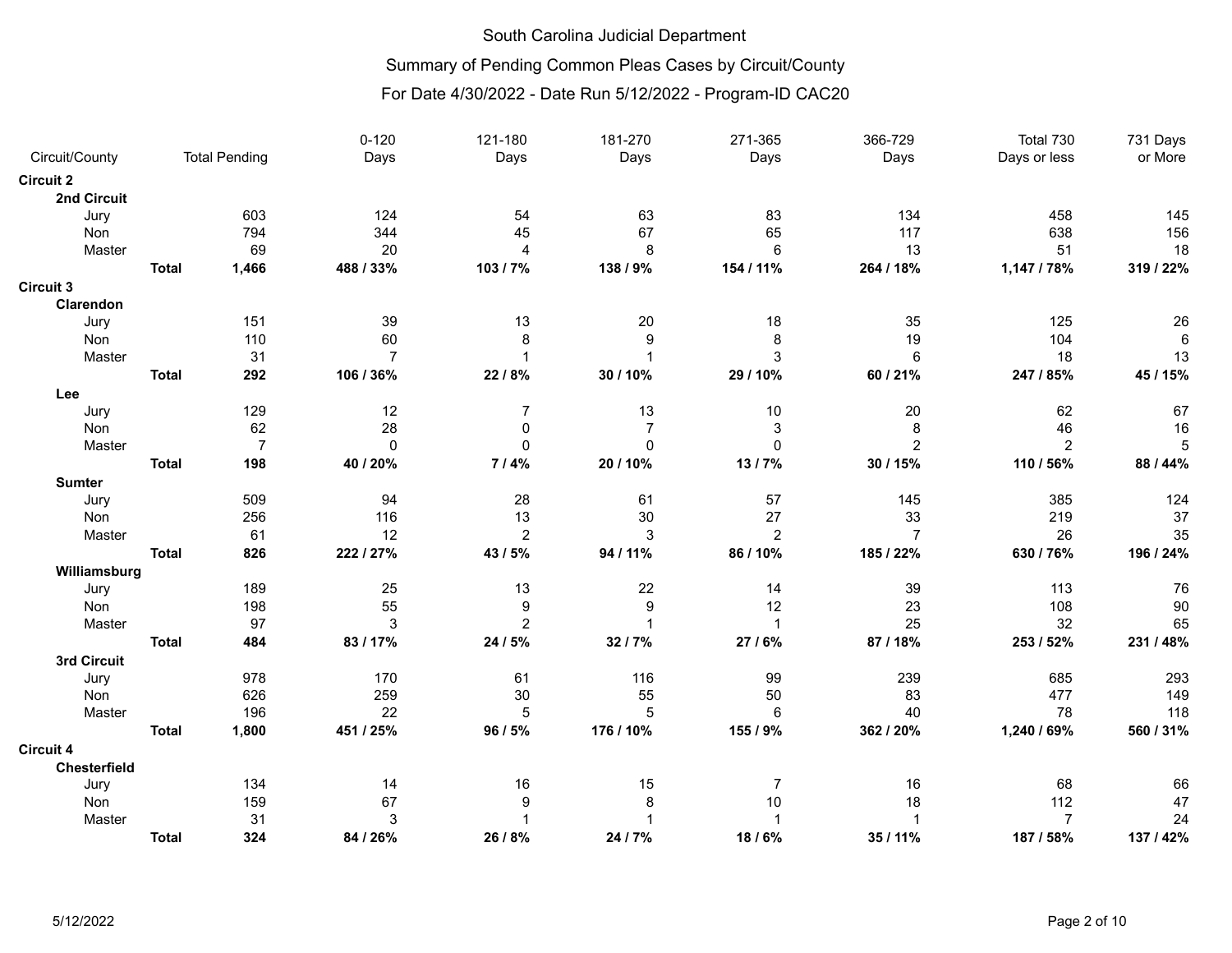# Summary of Pending Common Pleas Cases by Circuit/County

## For Date 4/30/2022 - Date Run 5/12/2022 - Program-ID CAC20

|                  |              |                      | $0 - 120$      | 121-180        | 181-270          | 271-365        | 366-729        | Total 730      | 731 Days       |
|------------------|--------------|----------------------|----------------|----------------|------------------|----------------|----------------|----------------|----------------|
| Circuit/County   |              | <b>Total Pending</b> | Days           | Days           | Days             | Days           | Days           | Days or less   | or More        |
| <b>Circuit 4</b> |              |                      |                |                |                  |                |                |                |                |
| Darlington       |              |                      |                |                |                  |                |                |                |                |
| Jury             |              | 239                  | 52             | 14             | 25               | 31             | 51             | 173            | 66             |
| Non              |              | 283                  | 121            | 21             | 26               | 20             | 40             | 228            | 55             |
| Master           |              | 34                   | 9              | $\mathsf 3$    | $\pmb{0}$        | $\mathbf{1}$   | $\overline{7}$ | 20             | 14             |
|                  | <b>Total</b> | 556                  | 182 / 33%      | 38 / 7%        | 51 / 9%          | 52 / 9%        | 98 / 18%       | 421 / 76%      | 135 / 24%      |
| <b>Dillon</b>    |              |                      |                |                |                  |                |                |                |                |
| Jury             |              | 154                  | 39             | 11             | 11               | 12             | 34             | 107            | 47             |
| Non              |              | 119                  | 50             | 16             | $\boldsymbol{9}$ | 11             | 23             | 109            | 10             |
| Master           |              | 14                   | $\overline{4}$ | 0              | $\mathbf 0$      | $\overline{1}$ | $\overline{2}$ | $\overline{7}$ | $\overline{7}$ |
|                  | <b>Total</b> | 287                  | 93 / 32%       | 27 / 9%        | 20 / 7%          | 24 / 8%        | 59 / 21%       | 223 / 78%      | 64 / 22%       |
| <b>Marlboro</b>  |              |                      |                |                |                  |                |                |                |                |
| Jury             |              | 121                  | 24             | 12             | 14               | 12             | 31             | 93             | 28             |
| Non              |              | 135                  | 46             | 11             | 16               | 9              | 22             | 104            | 31             |
| Master           |              | 32                   | 4              | $\mathbf{1}$   | $\overline{4}$   |                | 9              | 19             | 13             |
|                  | <b>Total</b> | 288                  | 74 / 26%       | 24 / 8%        | 34 / 12%         | 22 / 8%        | 62 / 22%       | 216 / 75%      | 72 / 25%       |
| 4th circuit      |              |                      |                |                |                  |                |                |                |                |
| Jury             |              | 648                  | 129            | 53             | 65               | 62             | 132            | 441            | 207            |
| Non              |              | 696                  | 284            | 57             | 59               | 50             | 103            | 553            | 143            |
| Master           |              | 111                  | 20             | $\overline{5}$ | $\overline{5}$   | 4              | 19             | 53             | 58             |
|                  | <b>Total</b> | 1,455                | 433 / 30%      | 115 / 8%       | 129 / 9%         | 116 / 8%       | 254 / 17%      | 1,047 / 72%    | 408 / 28%      |
| Circuit 5        |              |                      |                |                |                  |                |                |                |                |
| Kershaw          |              |                      |                |                |                  |                |                |                |                |
| Jury             |              | 157                  | 34             | 9              | 25               | 21             | 32             | 121            | 36             |
| Non              |              | 201                  | 97             | 28             | 20               | 14             | 16             | 175            | 26             |
| Master           |              | 30                   | $\overline{4}$ | $\mathbf 0$    | $\overline{2}$   | $\mathbf{1}$   | 2              | 9              | 21             |
|                  | <b>Total</b> | 388                  | 135 / 35%      | 37 / 10%       | 47 / 12%         | 36 / 9%        | 50 / 13%       | 305 / 79%      | 83/21%         |
| Richland         |              |                      |                |                |                  |                |                |                |                |
| Jury             |              | 2,662                | 513            | 207            | 299              | 285            | 842            | 2,146          | 516            |
| Non              |              | 1,372                | 603            | 134            | 147              | 90             | 126            | 1,100          | 272            |
| Master           |              | 334                  | 58             | 22             | 15               | 27             | 41             | 163            | 171            |
|                  | <b>Total</b> | 4,368                | 1,174 / 27%    | 363 / 8%       | 461 / 11%        | 402 / 9%       | 1,009 / 23%    | 3,409 / 78%    | 959 / 22%      |
| 5th circuit      |              |                      |                |                |                  |                |                |                |                |
| Jury             |              | 2,819                | 547            | 216            | 324              | 306            | 874            | 2,267          | 552            |
| Non              |              | 1,573                | 700            | 162            | 167              | 104            | 142            | 1,275          | 298            |
| Master           |              | 364                  | 62             | 22             | 17               | 28             | 43             | 172            | 192            |
|                  | <b>Total</b> | 4,756                | 1,309 / 28%    | 400 / 8%       | 508 / 11%        | 438 / 9%       | 1,059 / 22%    | 3,714 / 78%    | 1,042 / 22%    |
| ---              |              |                      |                |                |                  |                |                |                |                |

**Circuit 6**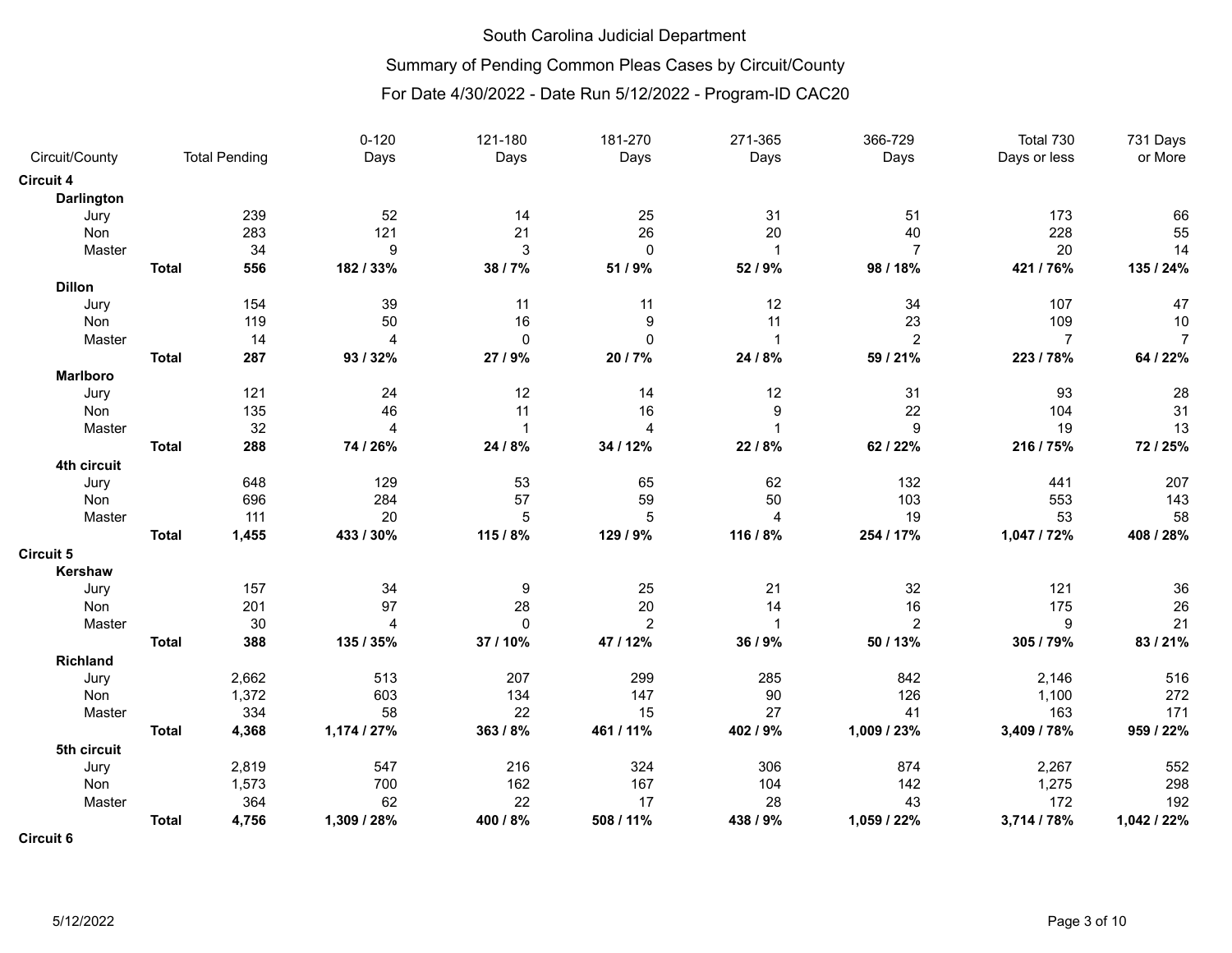## Summary of Pending Common Pleas Cases by Circuit/County

## For Date 4/30/2022 - Date Run 5/12/2022 - Program-ID CAC20

|                  |              |                      | $0 - 120$      | 121-180        | 181-270        | 271-365      | 366-729        | Total 730      | 731 Days   |
|------------------|--------------|----------------------|----------------|----------------|----------------|--------------|----------------|----------------|------------|
| Circuit/County   |              | <b>Total Pending</b> | Days           | Days           | Days           | Days         | Days           | Days or less   | or More    |
| Circuit 6        |              |                      |                |                |                |              |                |                |            |
| <b>Chester</b>   |              |                      |                |                |                |              |                |                |            |
| Jury             |              | 98                   | 25             | 5              | 10             | 14           | 19             | 73             | 25         |
| Non              |              | 106                  | 39             | 9              | 12             | 12           | 18             | $90\,$         | 16         |
| Master           |              | 18                   | 3              | 1              | $\overline{2}$ | $\mathbf{1}$ | 5              | 12             | $\,6\,$    |
|                  | <b>Total</b> | 222                  | 67 / 30%       | 15/7%          | 24 / 11%       | 27 / 12%     | 42 / 19%       | 175 / 79%      | 47 / 21%   |
| <b>Fairfield</b> |              |                      |                |                |                |              |                |                |            |
| Jury             |              | 132                  | 24             | 5              | 14             | 6            | 37             | 86             | 46         |
| Non              |              | 107                  | 35             | 8              | 6              | 4            | 14             | 67             | 40         |
| Master           |              | 27                   | $\overline{2}$ | $\overline{2}$ | $\mathbf{0}$   |              | $\mathbf{1}$   | $6\phantom{1}$ | 21         |
|                  | <b>Total</b> | 266                  | 61 / 23%       | 15/6%          | 20 / 8%        | 11 / 4%      | 52 / 20%       | 159 / 60%      | 107 / 40%  |
| Lancaster        |              |                      |                |                |                |              |                |                |            |
| Jury             |              | 223                  | 33             | 16             | 29             | 25           | 65             | 168            | 55         |
| Non              |              | 341                  | 122            | 39             | 21             | 32           | 55             | 269            | $72\,$     |
| Master           |              | 37                   | 3              | 3              | $\overline{c}$ | $\mathbf{1}$ | 10             | 19             | 18         |
|                  | <b>Total</b> | 601                  | 158 / 26%      | 58 / 10%       | 52 / 9%        | 58 / 10%     | 130 / 22%      | 456 / 76%      | 145 / 24%  |
| 6th circuit      |              |                      |                |                |                |              |                |                |            |
| Jury             |              | 453                  | 82             | 26             | 53             | 45           | 121            | 327            | 126        |
| Non              |              | 554                  | 196            | 56             | 39             | 48           | 87             | 426            | 128        |
| Master           |              | 82                   | 8              | $\,6\,$        | $\overline{4}$ | $\mathsf 3$  | 16             | 37             | 45         |
|                  | <b>Total</b> | 1,089                | 286 / 26%      | 88 / 8%        | 96 / 9%        | 96 / 9%      | 224 / 21%      | 790 / 73%      | 299 / 27%  |
| <b>Circuit 7</b> |              |                      |                |                |                |              |                |                |            |
| Cherokee         |              |                      |                |                |                |              |                |                |            |
| Jury             |              | 113                  | 20             | 9              | 15             | 19           | 28             | 91             | 22         |
| Non              |              | 165                  | 75             | 9              | 14             | 32           | 21             | 151            | 14         |
| Master           |              | 18                   | 8              | $\overline{2}$ | $\overline{2}$ | $\mathbf 0$  | $\overline{1}$ | 13             | $\sqrt{5}$ |
|                  | <b>Total</b> | 296                  | 103 / 35%      | 20 / 7%        | 31 / 10%       | 51 / 17%     | 50 / 17%       | 255 / 86%      | 41 / 14%   |
| Spartanburg      |              |                      |                |                |                |              |                |                |            |
| Jury             |              | 927                  | 146            | 60             | 107            | 96           | 246            | 655            | 272        |
| Non              |              | 1,356                | 424            | 110            | 121            | 116          | 190            | 961            | 395        |
| Master           |              | 339                  | 34             | 10             | 27             | 24           | 46             | 141            | 198        |
|                  | <b>Total</b> | 2,622                | 604 / 23%      | 180 / 7%       | 255 / 10%      | 236 / 9%     | 482 / 18%      | 1,757 / 67%    | 865 / 33%  |
| 7th circuit      |              |                      |                |                |                |              |                |                |            |
| Jury             |              | 1,040                | 166            | 69             | 122            | 115          | 274            | 746            | 294        |
| Non              |              | 1,521                | 499            | 119            | 135            | 148          | 211            | 1,112          | 409        |
| Master           |              | 357                  | 42             | 12             | 29             | 24           | 47             | 154            | 203        |
|                  | <b>Total</b> | 2,918                | 707 / 24%      | 200 / 7%       | 286 / 10%      | 287 / 10%    | 532 / 18%      | 2,012 / 69%    | 906 / 31%  |
| $\sim$ $\sim$    |              |                      |                |                |                |              |                |                |            |

**Circuit 8**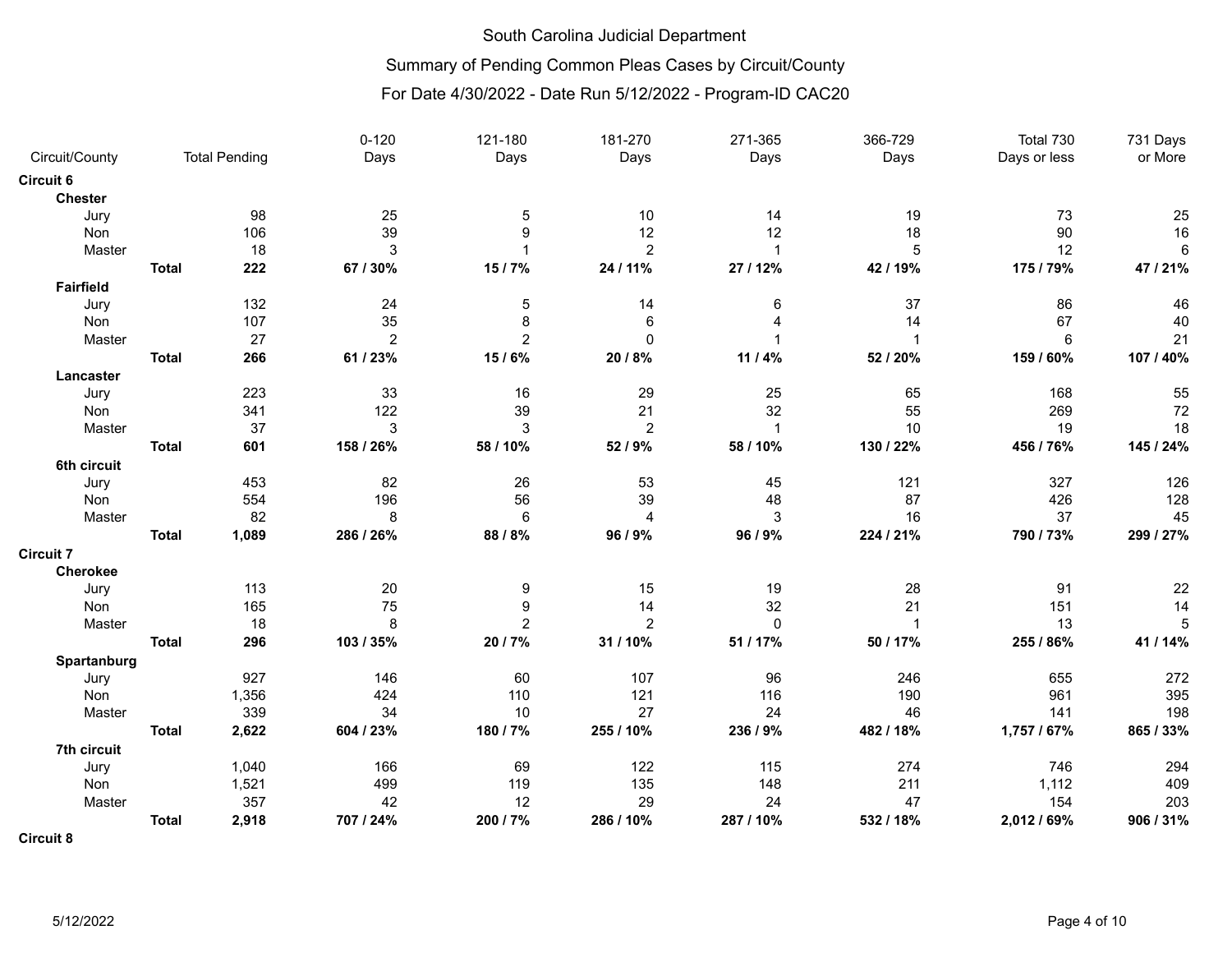## Summary of Pending Common Pleas Cases by Circuit/County

|                   |              |                      | $0 - 120$      | 121-180        | 181-270      | 271-365      | 366-729        | Total 730    | 731 Days     |
|-------------------|--------------|----------------------|----------------|----------------|--------------|--------------|----------------|--------------|--------------|
| Circuit/County    |              | <b>Total Pending</b> | Days           | Days           | Days         | Days         | Days           | Days or less | or More      |
| Circuit 8         |              |                      |                |                |              |              |                |              |              |
| <b>Abbeville</b>  |              |                      |                |                |              |              |                |              |              |
| Jury              |              | 35                   | 8              | $\overline{c}$ | 4            | 6            | 10             | 30           | 5            |
| Non               |              | 80                   | 47             | $\overline{c}$ | 9            |              | 5              | 64           | 16           |
| Master            |              | 5                    | $\overline{1}$ | $\overline{1}$ |              | $\mathbf 0$  |                | 4            | $\mathbf{1}$ |
|                   | <b>Total</b> | 120                  | 56 / 47%       | 5/4%           | 14 / 12%     | 7/6%         | 16 / 13%       | 98 / 82%     | 22 / 18%     |
| Greenwood         |              |                      |                |                |              |              |                |              |              |
| Jury              |              | 226                  | 47             | 19             | 27           | 14           | 58             | 165          | 61           |
| Non               |              | 277                  | 90             | 17             | 30           | 26           | 51             | 214          | 63           |
| Master            |              | 30                   | 5              | $\overline{c}$ | $\mathbf{1}$ | $\mathbf{1}$ | 3              | 12           | 18           |
|                   | <b>Total</b> | 533                  | 142 / 27%      | 38 / 7%        | 58 / 11%     | 41 / 8%      | 112 / 21%      | 391 / 73%    | 142 / 27%    |
| <b>Laurens</b>    |              |                      |                |                |              |              |                |              |              |
| Jury              |              | 126                  | 23             | $\,6\,$        | 15           | 22           | 32             | 98           | 28           |
| Non               |              | 304                  | 133            | 22             | 32           | 30           | 31             | 248          | 56           |
| Master            |              | 28                   | 6              | $\mathbf{1}$   | $\mathbf{1}$ | $\mathbf{1}$ | $\overline{2}$ | 11           | 17           |
|                   | <b>Total</b> | 458                  | 162 / 35%      | 29 / 6%        | 48 / 10%     | 53 / 12%     | 65 / 14%       | 357 / 78%    | 101 / 22%    |
| Newberry          |              |                      |                |                |              |              |                |              |              |
| Jury              |              | 88                   | 16             | 7              | 11           | 11           | 30             | 75           | 13           |
| Non               |              | 133                  | 62             | 6              | 11           | 15           | 18             | 112          | 21           |
| Master            |              | 12                   | $\overline{2}$ | $\mathbf 0$    | $\mathbf 0$  | $\mathbf{1}$ | $\mathbf 0$    | 3            | 9            |
|                   | <b>Total</b> | 233                  | 80 / 34%       | 13/6%          | 22 / 9%      | 27 / 12%     | 48 / 21%       | 190 / 82%    | 43/18%       |
| 8th circuit       |              |                      |                |                |              |              |                |              |              |
| Jury              |              | 475                  | 94             | 34             | 57           | 53           | 130            | 368          | 107          |
| Non               |              | 794                  | 332            | 47             | 82           | 72           | 105            | 638          | 156          |
| Master            |              | 75                   | 14             | $\overline{4}$ | 3            | $\mathbf{3}$ | 6              | 30           | 45           |
|                   | <b>Total</b> | 1,344                | 440 / 33%      | 85/6%          | 142 / 11%    | 128 / 10%    | 241 / 18%      | 1,036 / 77%  | 308 / 23%    |
| Circuit 9         |              |                      |                |                |              |              |                |              |              |
| <b>Berkeley</b>   |              |                      |                |                |              |              |                |              |              |
| Jury              |              | 912                  | 175            | 80             | 96           | 97           | 248            | 696          | 216          |
| Non               |              | 871                  | 274            | 57             | 78           | 69           | 136            | 614          | 257          |
| Master            |              | 143                  | 24             | $\overline{2}$ | 9            | 5            | 16             | 56           | 87           |
|                   | <b>Total</b> | 1,926                | 473 / 25%      | 139 / 7%       | 183 / 10%    | 171 / 9%     | 400 / 21%      | 1,366 / 71%  | 560 / 29%    |
| <b>Charleston</b> |              |                      |                |                |              |              |                |              |              |
| Jury              |              | 2,933                | 581            | 202            | 321          | 307          | 830            | 2,241        | 692          |
| Non               |              | 1,750                | 573            | 121            | 199          | 178          | 413            | 1,484        | 266          |
| Master            |              | 315                  | 26             | 14             | 25           | 31           | 66             | 162          | 153          |
|                   | <b>Total</b> | 4,998                | 1,180 / 24%    | 337 / 7%       | 545 / 11%    | 516 / 10%    | 1,309 / 26%    | 3,887 / 78%  | 1,111 / 22%  |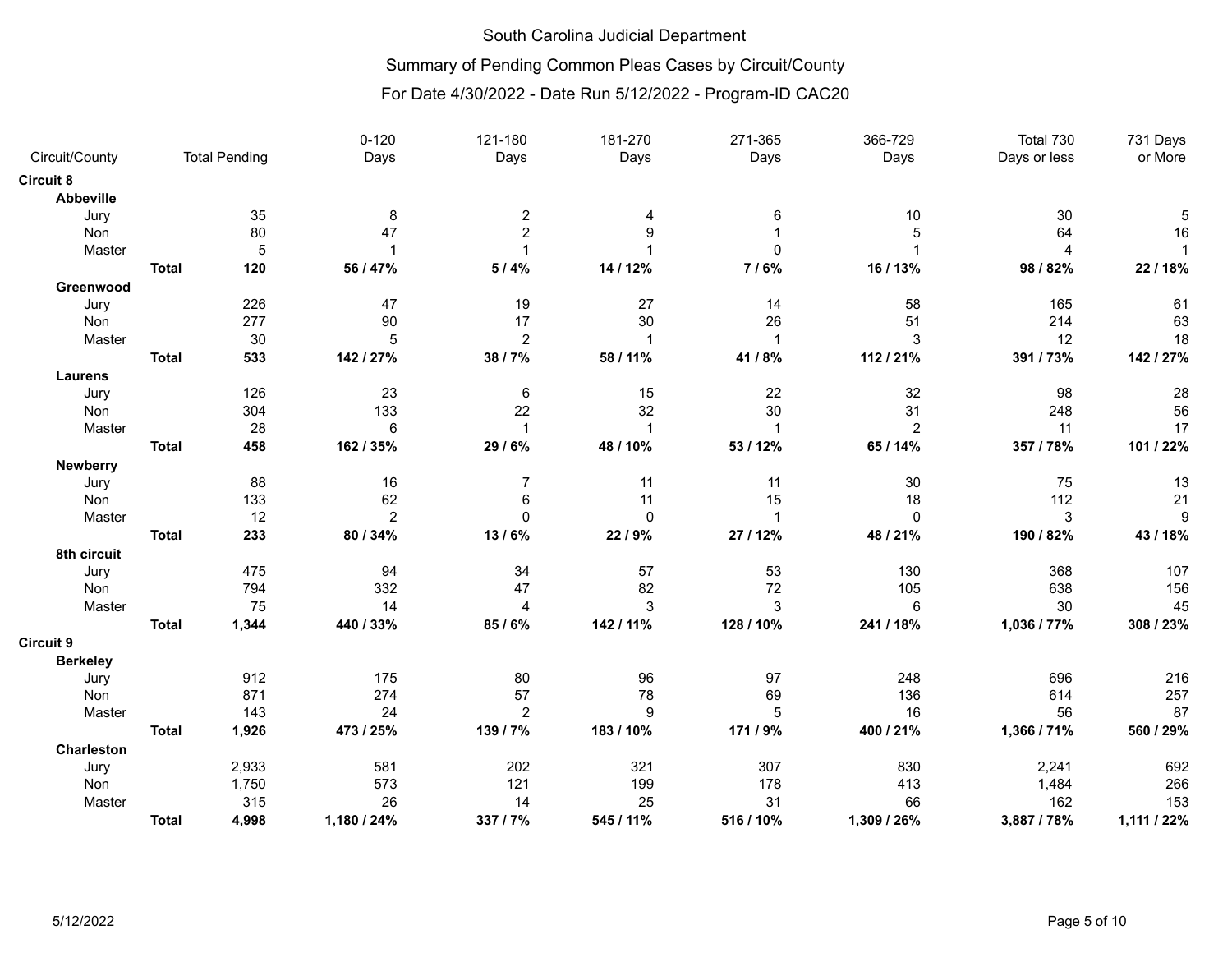## Summary of Pending Common Pleas Cases by Circuit/County

|                  |              |                      | $0 - 120$    | 121-180        | 181-270        | 271-365        | 366-729        | Total 730    | 731 Days    |
|------------------|--------------|----------------------|--------------|----------------|----------------|----------------|----------------|--------------|-------------|
| Circuit/County   |              | <b>Total Pending</b> | Days         | Days           | Days           | Days           | Days           | Days or less | or More     |
| Circuit 9        |              |                      |              |                |                |                |                |              |             |
| 9th circuit      |              |                      |              |                |                |                |                |              |             |
| Jury             |              | 3,845                | 756          | 282            | 417            | 404            | 1,078          | 2,937        | 908         |
| Non              |              | 2,621                | 847          | 178            | 277            | 247            | 549            | 2,098        | 523         |
| Master           |              | 458                  | 50           | 16             | 34             | 36             | 82             | 218          | 240         |
|                  | <b>Total</b> | 6,924                | 1,653 / 24%  | 476 / 7%       | 728 / 11%      | 687 / 10%      | 1,709 / 25%    | 5,253 / 76%  | 1,671 / 24% |
| Circuit 10       |              |                      |              |                |                |                |                |              |             |
| Anderson         |              |                      |              |                |                |                |                |              |             |
| Jury             |              | 497                  | 105          | 39             | 54             | 54             | 153            | 405          | 92          |
| Non              |              | 520                  | 232          | 66             | 86             | 45             | 46             | 475          | 45          |
| Master           |              | 57                   | 21           | $\overline{4}$ | $\overline{2}$ | 5              | 6              | 38           | 19          |
|                  | <b>Total</b> | 1,074                | 358 / 33%    | 109 / 10%      | 142 / 13%      | 104 / 10%      | 205 / 19%      | 918 / 85%    | 156 / 15%   |
| Oconee           |              |                      |              |                |                |                |                |              |             |
| Jury             |              | 137                  | 31           | 14             | 18             | 16             | 34             | 113          | 24          |
| Non              |              | 180                  | 78           | 21             | 24             | $\overline{7}$ | 35             | 165          | 15          |
| Master           |              | 32                   | 8            | 3              | $\overline{2}$ | $\overline{c}$ | 5              | 20           | 12          |
|                  | <b>Total</b> | 349                  | 117 / 34%    | 38 / 11%       | 44 / 13%       | 25 / 7%        | 74 / 21%       | 298 / 85%    | 51 / 15%    |
| 10th circuit     |              |                      |              |                |                |                |                |              |             |
| Jury             |              | 634                  | 136          | 53             | 72             | 70             | 187            | 518          | 116         |
| Non              |              | 700                  | 310          | 87             | 110            | 52             | 81             | 640          | 60          |
| Master           |              | 89                   | 29           | $\overline{7}$ | $\overline{4}$ | $\overline{7}$ | 11             | 58           | 31          |
|                  | <b>Total</b> | 1,423                | 475 / 33%    | 147 / 10%      | 186 / 13%      | 129 / 9%       | 279 / 20%      | 1,216 / 85%  | 207 / 15%   |
| Circuit 11       |              |                      |              |                |                |                |                |              |             |
| Edgefield        |              |                      |              |                |                |                |                |              |             |
| Jury             |              | 39                   | 6            | 4              | 4              | 7              | 10             | 31           | 8           |
| Non              |              | 80                   | 33           | 14             | 11             | $10$           | $\overline{2}$ | 70           | 10          |
| Master           |              | 17                   | $\mathbf{0}$ | $\Omega$       | $\overline{2}$ | $\mathbf{1}$   | $\overline{2}$ | 5            | 12          |
|                  | <b>Total</b> | 136                  | 39 / 29%     | 18 / 13%       | 17/13%         | 18 / 13%       | 14 / 10%       | 106 / 78%    | 30 / 22%    |
| Lexington        |              |                      |              |                |                |                |                |              |             |
| Jury             |              | 830                  | 159          | 78             | 107            | 106            | 239            | 689          | 141         |
| <b>Non</b>       |              | 1,169                | 631          | 125            | 119            | 78             | 103            | 1,056        | 113         |
| Master           |              | 182                  | 34           | 9              | 12             | 13             | 27             | 95           | 87          |
|                  | <b>Total</b> | 2,181                | 824 / 38%    | 212/10%        | 238 / 11%      | 197 / 9%       | 369 / 17%      | 1,840 / 84%  | 341 / 16%   |
| <b>McCormick</b> |              |                      |              |                |                |                |                |              |             |
| Jury             |              | 39                   | 3            | 4              | $\,$ 5 $\,$    | 4              | 9              | 25           | 14          |
| Non              |              | 42                   | 23           | 5              | 5              |                | $\overline{2}$ | 36           | 6           |
| Master           |              | 8                    | 4            | 0              | $\mathbf 0$    | 0              |                | 5            | 3           |
|                  | <b>Total</b> | 89                   | 30 / 34%     | 9/10%          | 10 / 11%       | 5/6%           | 12/13%         | 66 / 74%     | 23/26%      |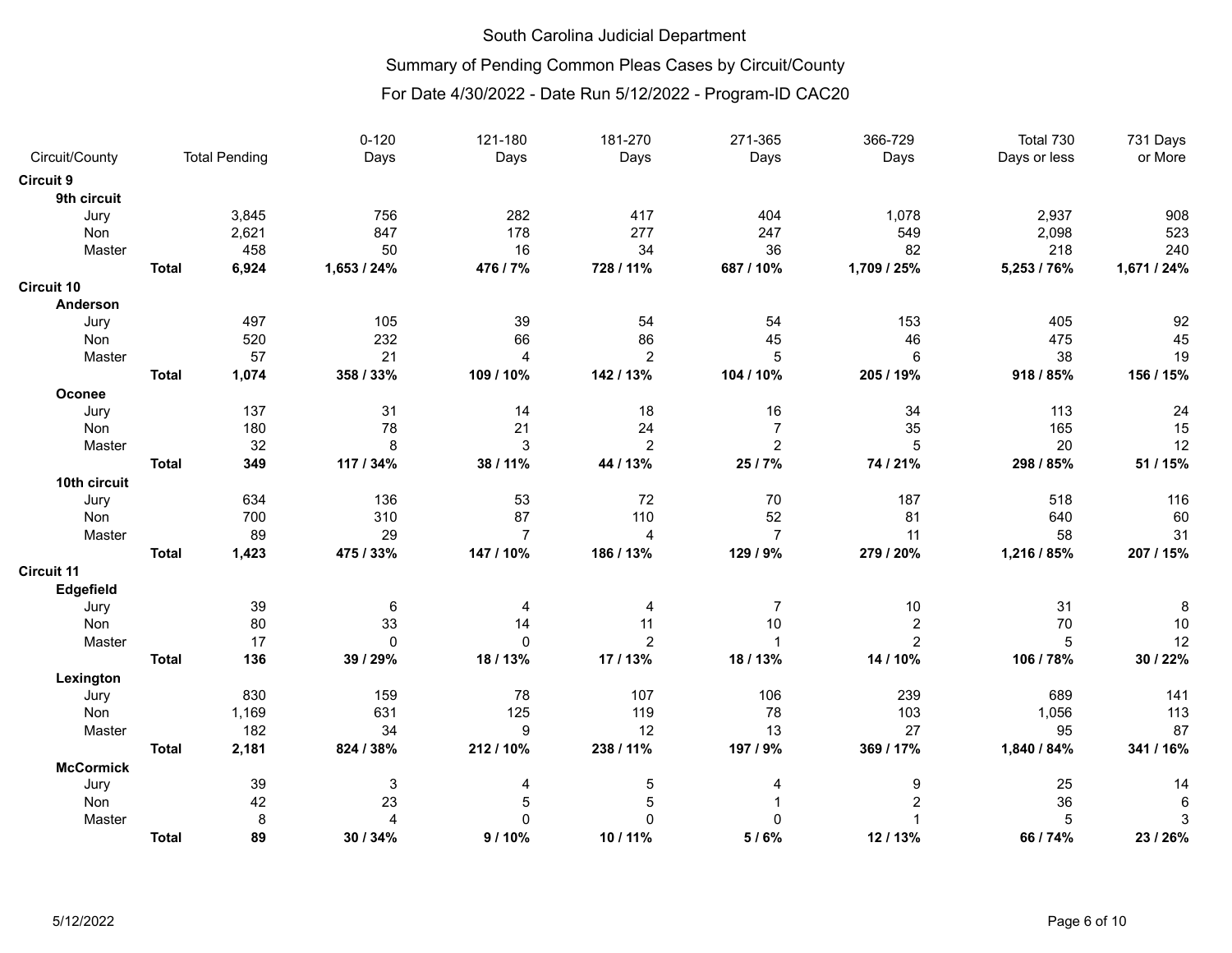# Summary of Pending Common Pleas Cases by Circuit/County

|                   |              |                      | $0 - 120$       | 121-180        | 181-270         | 271-365                   | 366-729        | Total 730    | 731 Days  |
|-------------------|--------------|----------------------|-----------------|----------------|-----------------|---------------------------|----------------|--------------|-----------|
| Circuit/County    |              | <b>Total Pending</b> | Days            | Days           | Days            | Days                      | Days           | Days or less | or More   |
| <b>Circuit 11</b> |              |                      |                 |                |                 |                           |                |              |           |
| Saluda            |              |                      |                 |                |                 |                           |                |              |           |
| Jury              |              | 41                   | $\overline{7}$  | 3              | 3               | $10$                      | 8              | 31           | 10        |
| Non               |              | 82                   | 42              | 5              | $6\phantom{1}6$ | $\ensuremath{\mathsf{3}}$ | 14             | 70           | 12        |
| Master            |              | 14                   |                 | $\Omega$       |                 | 3                         | $\overline{4}$ | 9            | 5         |
|                   | <b>Total</b> | 137                  | 50 / 36%        | 8/6%           | 10/7%           | 16 / 12%                  | 26 / 19%       | 110 / 80%    | 27 / 20%  |
| 11th circuit      |              |                      |                 |                |                 |                           |                |              |           |
| Jury              |              | 949                  | 175             | 89             | 119             | 127                       | 266            | 776          | 173       |
| Non               |              | 1,373                | 729             | 149            | 141             | 92                        | 121            | 1,232        | 141       |
| Master            |              | 221                  | 39              | 9              | 15              | 17                        | 34             | 114          | 107       |
|                   | <b>Total</b> | 2,543                | 943 / 37%       | 247 / 10%      | 275 / 11%       | 236 / 9%                  | 421 / 17%      | 2,122 / 83%  | 421 / 17% |
| <b>Circuit 12</b> |              |                      |                 |                |                 |                           |                |              |           |
| <b>Florence</b>   |              |                      |                 |                |                 |                           |                |              |           |
| Jury              |              | 618                  | 138             | 59             | 76              | 76                        | 177            | 526          | 92        |
| Non               |              | 563                  | 259             | 40             | 62              | 46                        | 46             | 453          | 110       |
| Master            |              | 86                   | 13              | $\mathsf 3$    | $\,6\,$         | $\mathsf 3$               | 24             | 49           | 37        |
|                   | <b>Total</b> | 1,267                | 410 / 32%       | 102 / 8%       | 144 / 11%       | 125 / 10%                 | 247 / 19%      | 1,028 / 81%  | 239 / 19% |
| <b>Marion</b>     |              |                      |                 |                |                 |                           |                |              |           |
| Jury              |              | 118                  | 23              | 12             | 12              | 15                        | 34             | 96           | 22        |
| Non               |              | 115                  | 50              | 13             | 8               | 10                        | 17             | 98           | 17        |
| Master            |              | 23                   | $6\phantom{1}6$ | $\overline{1}$ | $\mathbf 0$     | $\pmb{0}$                 | 3              | 10           | 13        |
|                   | <b>Total</b> | 256                  | 79 / 31%        | 26 / 10%       | 20 / 8%         | 25 / 10%                  | 54 / 21%       | 204 / 80%    | 52 / 20%  |
| 12th circuit      |              |                      |                 |                |                 |                           |                |              |           |
| Jury              |              | 736                  | 161             | 71             | 88              | 91                        | 211            | 622          | 114       |
| Non               |              | 678                  | 309             | 53             | 70              | 56                        | 63             | 551          | 127       |
| Master            |              | 109                  | 19              | 4              | 6               | 3                         | 27             | 59           | 50        |
|                   | <b>Total</b> | 1,523                | 489 / 32%       | 128 / 8%       | 164 / 11%       | 150 / 10%                 | 301 / 20%      | 1,232 / 81%  | 291 / 19% |
| <b>Circuit 13</b> |              |                      |                 |                |                 |                           |                |              |           |
| Greenville        |              |                      |                 |                |                 |                           |                |              |           |
| Jury              |              | 1,467                | 298             | 129            | 186             | 159                       | 406            | 1,178        | 289       |
| Non               |              | 1,795                | 887             | 189            | 179             | 123                       | 227            | 1,605        | 190       |
| Master            |              | 94                   | 25              | 8              | 8               | $\sqrt{5}$                | 16             | 62           | 32        |
|                   | <b>Total</b> | 3,356                | 1,210 / 36%     | 326 / 10%      | 373 / 11%       | 287 / 9%                  | 649 / 19%      | 2,845 / 85%  | 511 / 15% |
| <b>Pickens</b>    |              |                      |                 |                |                 |                           |                |              |           |
| Jury              |              | 225                  | 28              | 15             | 47              | 29                        | 67             | 186          | 39        |
| Non               |              | 376                  | 188             | 42             | 36              | 25                        | 46             | 337          | 39        |
| Master            |              | 29                   | 13              | 4              | $\pmb{0}$       | $\mathbf{1}$              | 3              | 21           | 8         |
|                   | <b>Total</b> | 630                  | 229 / 36%       | 61 / 10%       | 83/13%          | 55 / 9%                   | 116 / 18%      | 544 / 86%    | 86 / 14%  |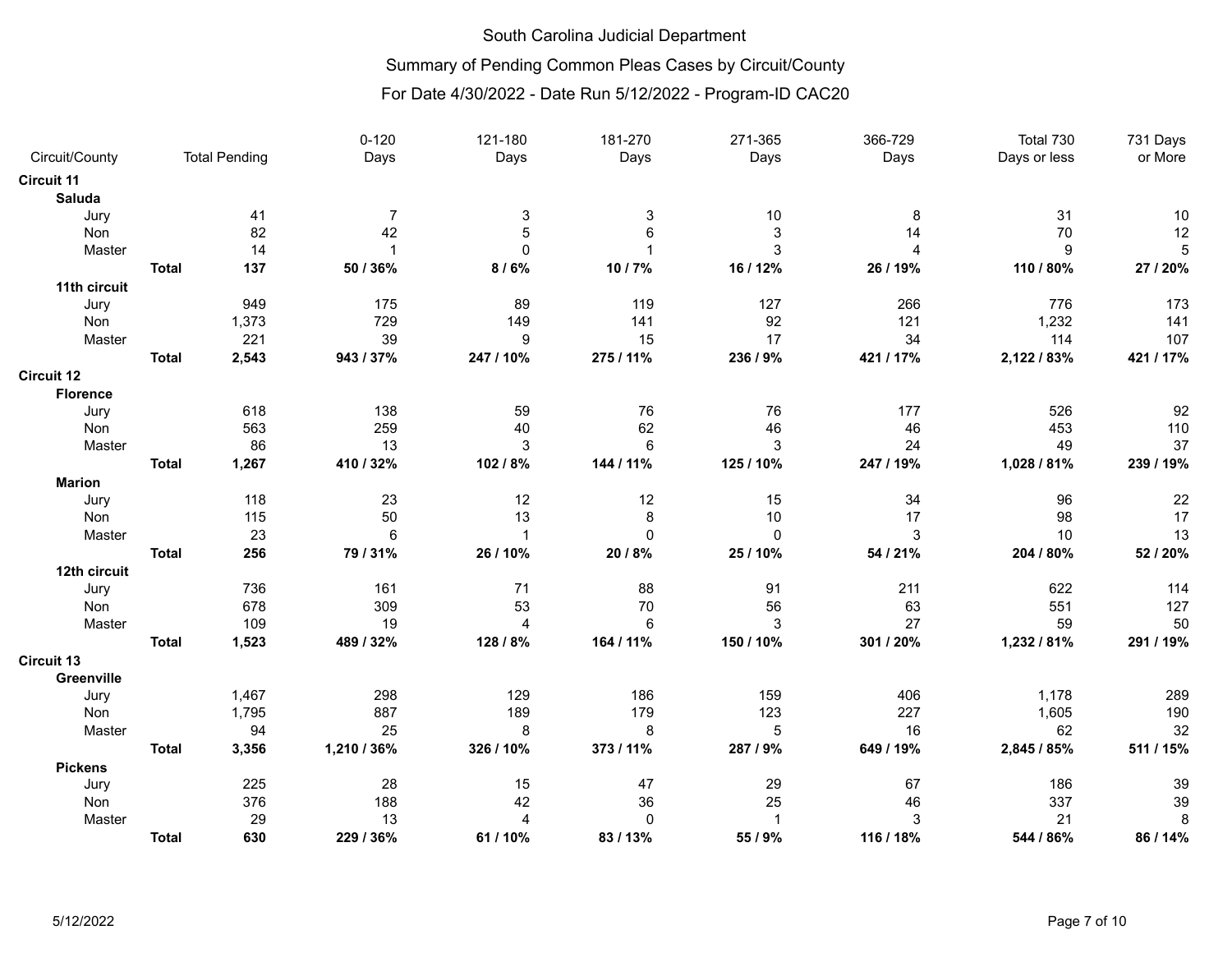## Summary of Pending Common Pleas Cases by Circuit/County

For Date 4/30/2022 - Date Run 5/12/2022 - Program-ID CAC20

|                  |              |                      | $0 - 120$      | 121-180     | 181-270        | 271-365        | 366-729        | Total 730      | 731 Days       |
|------------------|--------------|----------------------|----------------|-------------|----------------|----------------|----------------|----------------|----------------|
| Circuit/County   |              | <b>Total Pending</b> | Days           | Days        | Days           | Days           | Days           | Days or less   | or More        |
| Circuit 13       |              |                      |                |             |                |                |                |                |                |
| 13th circuit     |              |                      |                |             |                |                |                |                |                |
| Jury             |              | 1,692                | 326            | 144         | 233            | 188            | 473            | 1,364          | 328            |
| Non              |              | 2,171                | 1,075          | 231         | 215            | 148            | 273            | 1,942          | 229            |
| Master           |              | 123                  | 38             | 12          | 8              | 6              | 19             | 83             | 40             |
|                  | <b>Total</b> | 3,986                | 1,439 / 36%    | 387 / 10%   | 456 / 11%      | 342 / 9%       | 765 / 19%      | 3,389 / 85%    | 597 / 15%      |
| Circuit 14       |              |                      |                |             |                |                |                |                |                |
| <b>Allendale</b> |              |                      |                |             |                |                |                |                |                |
| Jury             |              | 398                  | 39             | 8           | 31             | 24             | 91             | 193            | 205            |
| Non              |              | 90                   | 5              | 8           | 6              | $\overline{7}$ | 11             | 37             | 53             |
| Master           |              | 20                   | $\overline{2}$ | $\Omega$    | $\mathbf{1}$   | $\overline{1}$ | 9              | 13             | $\overline{7}$ |
|                  | <b>Total</b> | 508                  | 46 / 9%        | 16/3%       | 38 / 7%        | 32 / 6%        | 111 / 22%      | 243 / 48%      | 265 / 52%      |
| <b>Beaufort</b>  |              |                      |                |             |                |                |                |                |                |
| Jury             |              | 886                  | 148            | 65          | 95             | 73             | 244            | 625            | 261            |
| Non              |              | 653                  | 282            | 69          | 77             | 51             | 75             | 554            | 99             |
| Master           |              | 212                  | 32             | 11          | 16             | 17             | 57             | 133            | 79             |
|                  | <b>Total</b> | 1,751                | 462 / 26%      | 145 / 8%    | 188 / 11%      | 141 / 8%       | 376 / 21%      | 1,312 / 75%    | 439 / 25%      |
| Colleton         |              |                      |                |             |                |                |                |                |                |
| Jury             |              | 350                  | 54             | 23          | 28             | 48             | 107            | 260            | 90             |
| Non              |              | 225                  | 82             | 15          | 22             | 17             | 36             | 172            | 53             |
| Master           |              | 30                   | $\overline{2}$ | $\mathbf 0$ | $\mathbf{1}$   | $\overline{1}$ | 3              | $\overline{7}$ | 23             |
|                  | <b>Total</b> | 605                  | 138 / 23%      | 38/6%       | 51 / 8%        | 66 / 11%       | 146 / 24%      | 439 / 73%      | 166 / 27%      |
| Hampton          |              |                      |                |             |                |                |                |                |                |
| Jury             |              | 348                  | 45             | 21          | 35             | 42             | 97             | 240            | 108            |
| Non              |              | 112                  | 40             | 6           | $\overline{7}$ | 6              | 24             | 83             | 29             |
| Master           |              | 24                   | $\overline{A}$ | 1           | $\mathbf{0}$   | 3              | $\overline{2}$ | 10             | 14             |
|                  | <b>Total</b> | 484                  | 89 / 18%       | 28 / 6%     | 42 / 9%        | 51 / 11%       | 123 / 25%      | 333 / 69%      | 151 / 31%      |
| Jasper           |              |                      |                |             |                |                |                |                |                |
| Jury             |              | 244                  | 45             | 22          | 24             | 27             | 67             | 185            | 59             |
| Non              |              | 184                  | 78             | 13          | 16             | 10             | 26             | 143            | 41             |
| Master           |              | 25                   | $\overline{4}$ | 3           | $\overline{4}$ | $\overline{c}$ | 4              | 17             | 8              |
|                  | <b>Total</b> | 453                  | 127 / 28%      | 38 / 8%     | 44 / 10%       | 39 / 9%        | 97 / 21%       | 345 / 76%      | 108 / 24%      |
| 14th circuit     |              |                      |                |             |                |                |                |                |                |
| Jury             |              | 2,226                | 331            | 139         | 213            | 214            | 606            | 1,503          | 723            |
| Non              |              | 1,264                | 487            | 111         | 128            | 91             | 172            | 989            | 275            |
| Master           |              | 311                  | 44             | 15          | 22             | 24             | 75             | 180            | 131            |
|                  | <b>Total</b> | 3,801                | 862 / 23%      | 265 / 7%    | 363 / 10%      | 329 / 9%       | 853 / 22%      | 2,672 / 70%    | 1,129 / 30%    |
|                  |              |                      |                |             |                |                |                |                |                |

**Circuit 15**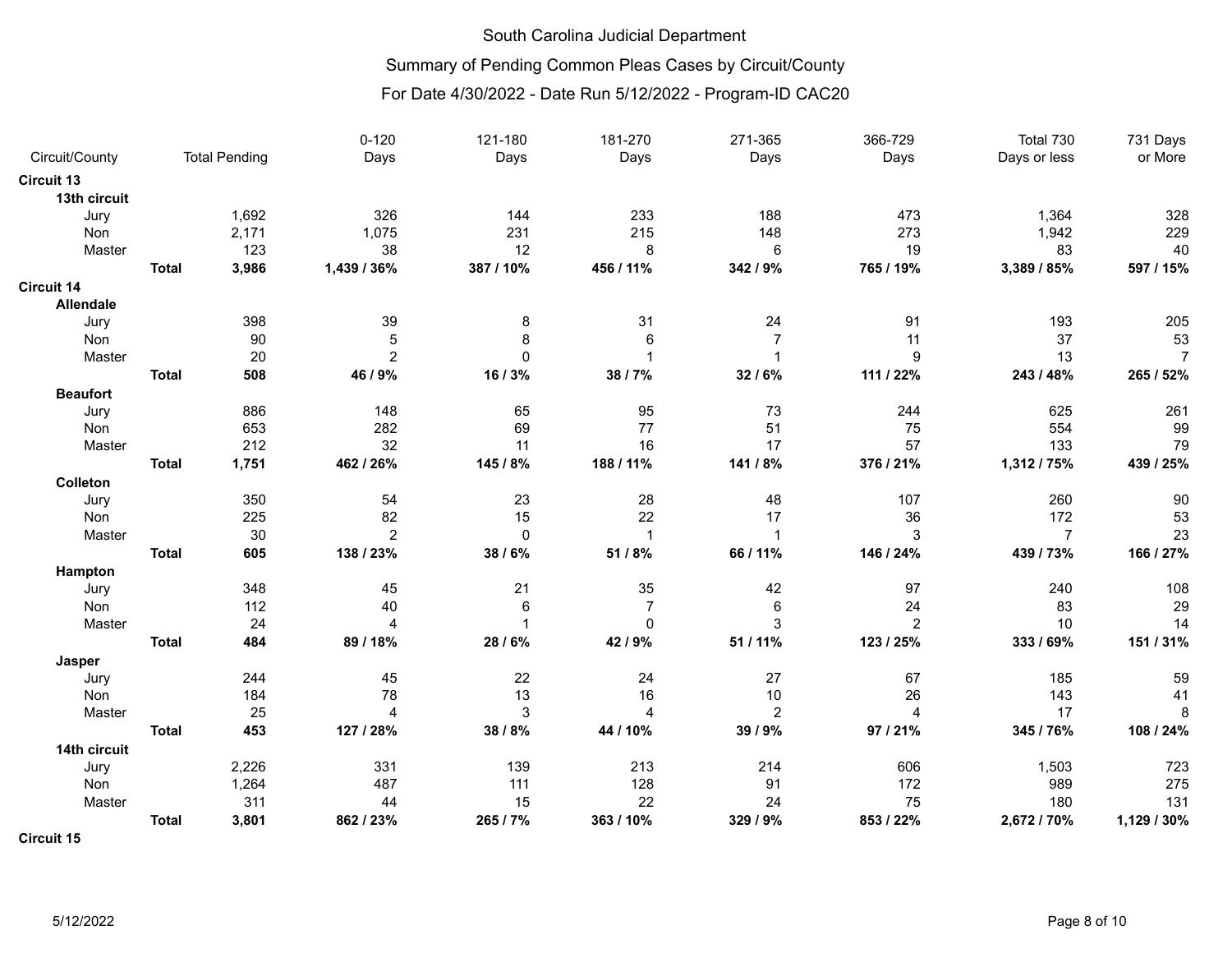# Summary of Pending Common Pleas Cases by Circuit/County

### For Date 4/30/2022 - Date Run 5/12/2022 - Program-ID CAC20

|                   |              |                      | $0 - 120$      | 121-180     | 181-270        | 271-365        | 366-729     | Total 730    | 731 Days       |
|-------------------|--------------|----------------------|----------------|-------------|----------------|----------------|-------------|--------------|----------------|
| Circuit/County    |              | <b>Total Pending</b> | Days           | Days        | Days           | Days           | Days        | Days or less | or More        |
| <b>Circuit 15</b> |              |                      |                |             |                |                |             |              |                |
| Georgetown        |              |                      |                |             |                |                |             |              |                |
| Jury              |              | 293                  | 66             | 24          | 39             | 48             | 88          | 265          | 28             |
| Non               |              | 213                  | 102            | 21          | 30             | 15             | 27          | 195          | 18             |
| Master            |              | 28                   | 6              | 5           | 3              | 1              | 8           | 23           | 5              |
|                   | <b>Total</b> | 534                  | 174 / 33%      | 50 / 9%     | 72/13%         | 64 / 12%       | 123 / 23%   | 483 / 90%    | 51 / 10%       |
| Horry             |              |                      |                |             |                |                |             |              |                |
| Jury              |              | 1,571                | 362            | 140         | 188            | 184            | 365         | 1,239        | 332            |
| Non               |              | 2,021                | 777            | 146         | 251            | 236            | 303         | 1,713        | 308            |
| Master            |              | 618                  | 36             | 15          | 19             | $\overline{7}$ | 47          | 124          | 494            |
|                   | <b>Total</b> | 4,210                | 1,175 / 28%    | 301 / 7%    | 458 / 11%      | 427 / 10%      | 715 / 17%   | 3,076 / 73%  | 1,134 / 27%    |
| 15th circuit      |              |                      |                |             |                |                |             |              |                |
| Jury              |              | 1,864                | 428            | 164         | 227            | 232            | 453         | 1,504        | 360            |
| Non               |              | 2,234                | 879            | 167         | 281            | 251            | 330         | 1,908        | 326            |
| Master            |              | 646                  | 42             | 20          | 22             | 8              | 55          | 147          | 499            |
|                   | <b>Total</b> | 4,744                | 1,349 / 28%    | 351 / 7%    | 530 / 11%      | 491 / 10%      | 838 / 18%   | 3,559 / 75%  | 1,185 / 25%    |
| <b>Circuit 16</b> |              |                      |                |             |                |                |             |              |                |
| <b>Union</b>      |              |                      |                |             |                |                |             |              |                |
| Jury              |              | 76                   | 14             | 3           | 4              | 6              | 25          | 52           | 24             |
| Non               |              | 106                  | 34             | 6           | $\sqrt{5}$     | 5              | 17          | 67           | 39             |
| Master            |              | $\boldsymbol{9}$     | $\overline{c}$ |             | $\overline{2}$ | $\mathbf 0$    | $\mathbf 0$ | 5            | $\overline{4}$ |
|                   | <b>Total</b> | 191                  | 50 / 26%       | 10 / 5%     | 11 / 6%        | 11 / 6%        | 42 / 22%    | 124 / 65%    | 67 / 35%       |
| <b>York</b>       |              |                      |                |             |                |                |             |              |                |
| Jury              |              | 618                  | 123            | 54          | 86             | 65             | 175         | 503          | 115            |
| Non               |              | 731                  | 430            | 67          | 39             | 35             | 61          | 632          | 99             |
| Master            |              | 120                  | 28             | 11          | 11             | 3              | 24          | 77           | 43             |
|                   | <b>Total</b> | 1,469                | 581 / 40%      | 132 / 9%    | 136 / 9%       | 103 / 7%       | 260 / 18%   | 1,212 / 83%  | 257 / 17%      |
| 16th circuit      |              |                      |                |             |                |                |             |              |                |
| Jury              |              | 694                  | 137            | 57          | 90             | 71             | 200         | 555          | 139            |
| Non               |              | 837                  | 464            | 73          | 44             | 40             | 78          | 699          | 138            |
| Master            |              | 129                  | 30             | 12          | 13             | $\mathbf{3}$   | 24          | 82           | 47             |
|                   | <b>Total</b> | 1,660                | 631 / 38%      | 142 / 9%    | 147 / 9%       | 114 / 7%       | 302 / 18%   | 1,336 / 80%  | 324 / 20%      |
| St. Grand Jury    |              |                      |                |             |                |                |             |              |                |
| <b>Grand Jury</b> |              |                      |                |             |                |                |             |              |                |
| Jury              |              | 1                    | 0              | 0           | 0              | 0              | 0           | 0            |                |
| Non               |              | 8                    | 0              | 0           | $\mathbf{0}$   | 0              | $\Omega$    | 0            | 8              |
| Master            |              | $\pmb{0}$            | $\Omega$       | $\mathbf 0$ | $\mathbf 0$    | 0              | $\mathbf 0$ | $\Omega$     | 0              |
|                   | <b>Total</b> | 9                    | 0/0%           | 0/0%        | 0/0%           | 0/0%           | 0/0%        | 0/0%         | 9/100%         |
|                   |              |                      |                |             |                |                |             |              |                |

**Statewide**